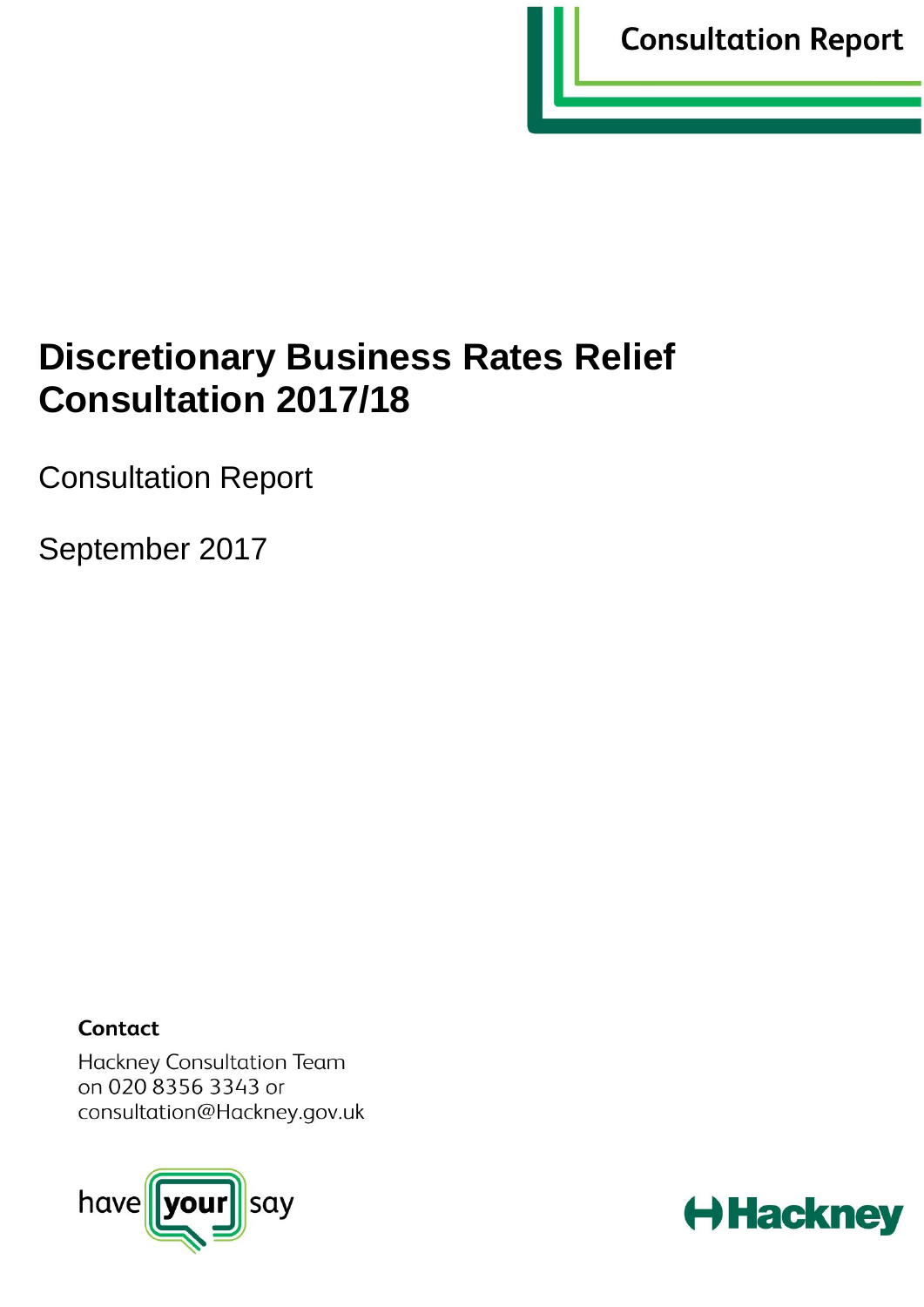# **CONTENTS**

| Introduction                 | 3     |
|------------------------------|-------|
| Background                   | 3     |
| <b>Consultation Approach</b> | 3     |
| Overall results analysis     | 4 - 8 |
| Conclusion                   | 9     |

Report prepared by: Florence Obinna Consultation & Engagement Manager Communications and Consultation Hackney Council Ext: 4342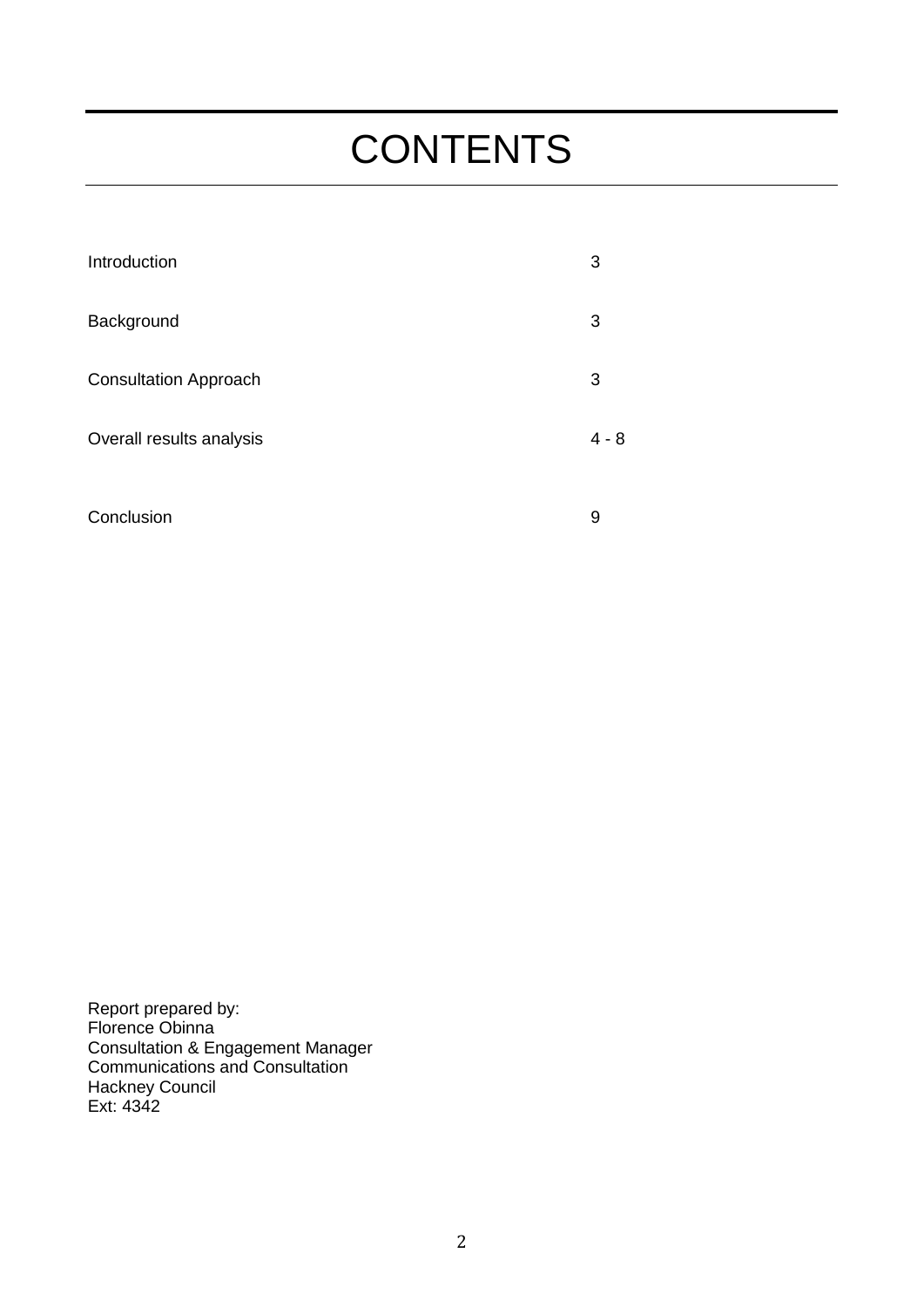## **INTRODUCTION**

This report presents the findings of the consultation on proposals for a Discretionary Business Rates Relief Scheme for allocating financial support for businesses which have seen a significant increase in their Business Rates for 2017/18, as a result of the Government led revaluation.

## **BACKGROUND**

Business Rates (also known as National Non-Domestic Rates) are taxes paid in non-residential properties such as shops, offices, factories, and pubs. If you occupy a building, or part of one, which you use for non-domestic purposes, then you will probably be required to pay business rates.

The Government changed business rates from April this year, following a national revaluation of the 'rateable value' of business premises – an estimate of the cost of the letting the property on the open market. Because property prices have risen dramatically in Hackney over recent years, the borough experienced the largest increase in average rateable value in London, and five times the England average.

The Government allocated a £300million fund to support businesses facing Business Rates rises due to its revaluations. Local authorities, like Hackney Council, have now been instructed to design their own discretionary business rates relief schemes to determine how the funding is distributed locally. Hackney Council has been allocated £7.1 million in total, with £4.1 million available to support businesses in 2017/18. The amount of funding paid out will be limited to the amount of funding provided by the Government in each year.

## **CONSULTATION APPROACH**

The consultation ran from 29 August to 26 September 2017. The consultation was launched online on 29 August, followed by a feature in the 11 September edition of Hackney Today issue 410; the Council's newspaper that is sent to all resident and business addresses in the borough.

A press release was also sent to local media and ethnic press. The consultation was also promoted via the standard business engagement channels and the Council's social media.

A consultation leaflet was produced summarising some of the key proposals and a questionnaire was included. Paper copies of the consultation summary and questionnaire could be requested from the Consultation Team.

The consultation also featured on the front page of the Council's consultation and engagement platform: consultation.hackney.gov.uk, featuring:

- A consultation leaflet summarising the key proposals
- A pdf of the consultation questionnaire
- An online version of the consultation questionnaire.

### **Interpretation of the data**

Percentages in a particular chart will not always add up to 100%. This may be due to rounding, or because each respondent is allowed to give more than one answer to the question. It is also worth noting that the results are subject to sampling tolerances, and not all differences between subgroups will be statistically significant. We need to exercise appropriate caution where a small group of respondents has been analysed.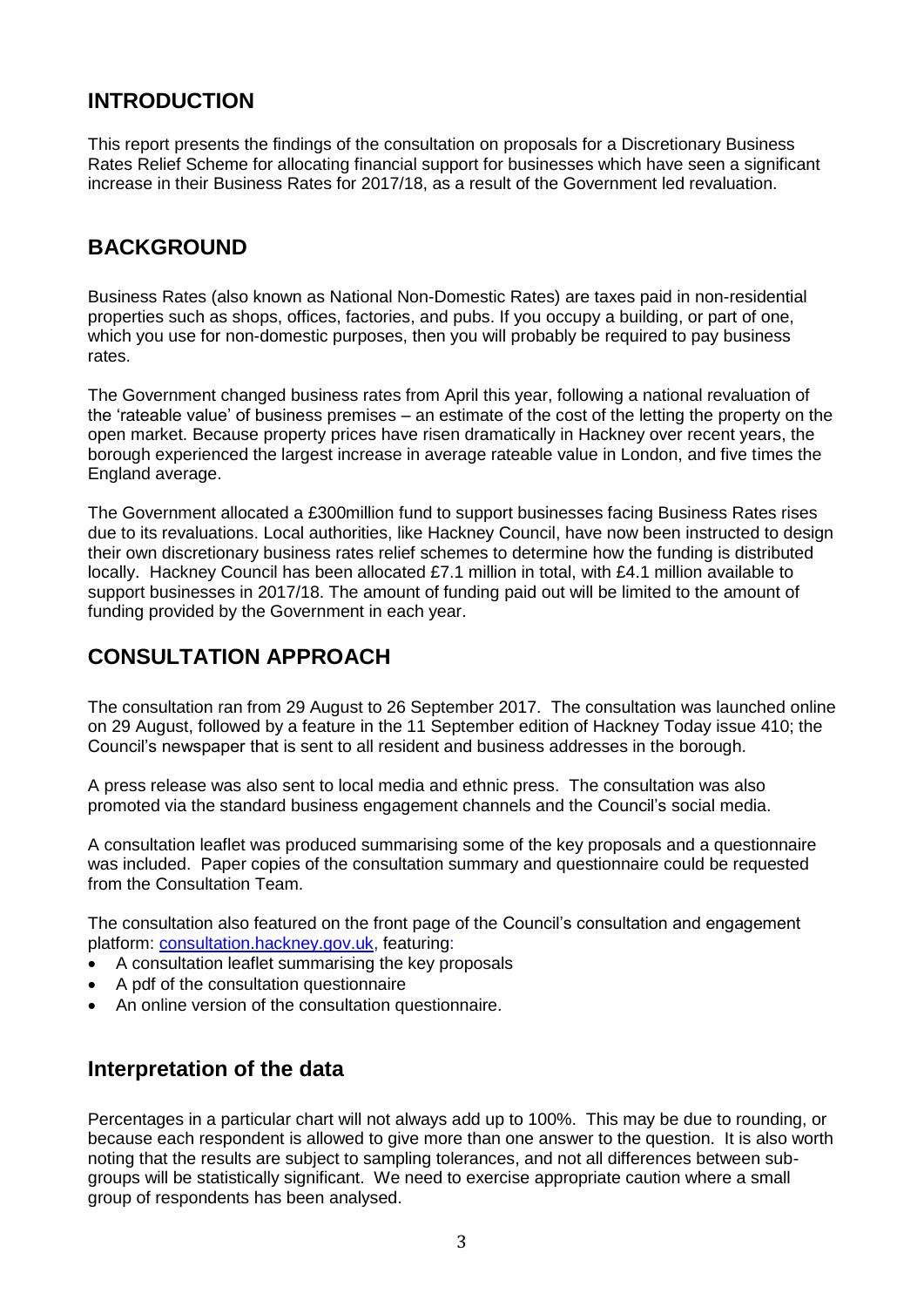## **OVERALL RESULTS ANALYSIS**

The public consultation received 87 responses, the majority received via online completions. .

Emails were also sent to the consultation inbox, most of these querying whether they qualify for the discretionary business relief funding. These were passed onto the Revenues and Benefits service to respond to.

#### **Q1 To what extent do you agree with the Council's proposed scheme as detailed in the consultation document?**



- The £200k rateable value cut off is too low, therefore medium sized businesses wouldn't qualify
- The Council should provide additional funding, as the Government funding is insufficient
- Scheme should apply to new businesses as well
- 12.5% threshold is too high and should be reduced

#### **Some quotes from the respondents on the key common themes emerging:**

*"Hackney Council should use its own funds in addition to Government funds to provide relief for business rates"*

*"New businesses should be liable to receive rates relief after April 2017. If not this is discriminatory to new businesses competing with the same type of businesses in the area, or indeed discriminating as a small business in general."*

*"…12.5% increase in business rates is too high. My rates have increased by 11.5%. My business is running at a loss and I cannot afford to pay the increase. The threshold should be reduced to 10% which is equitable".*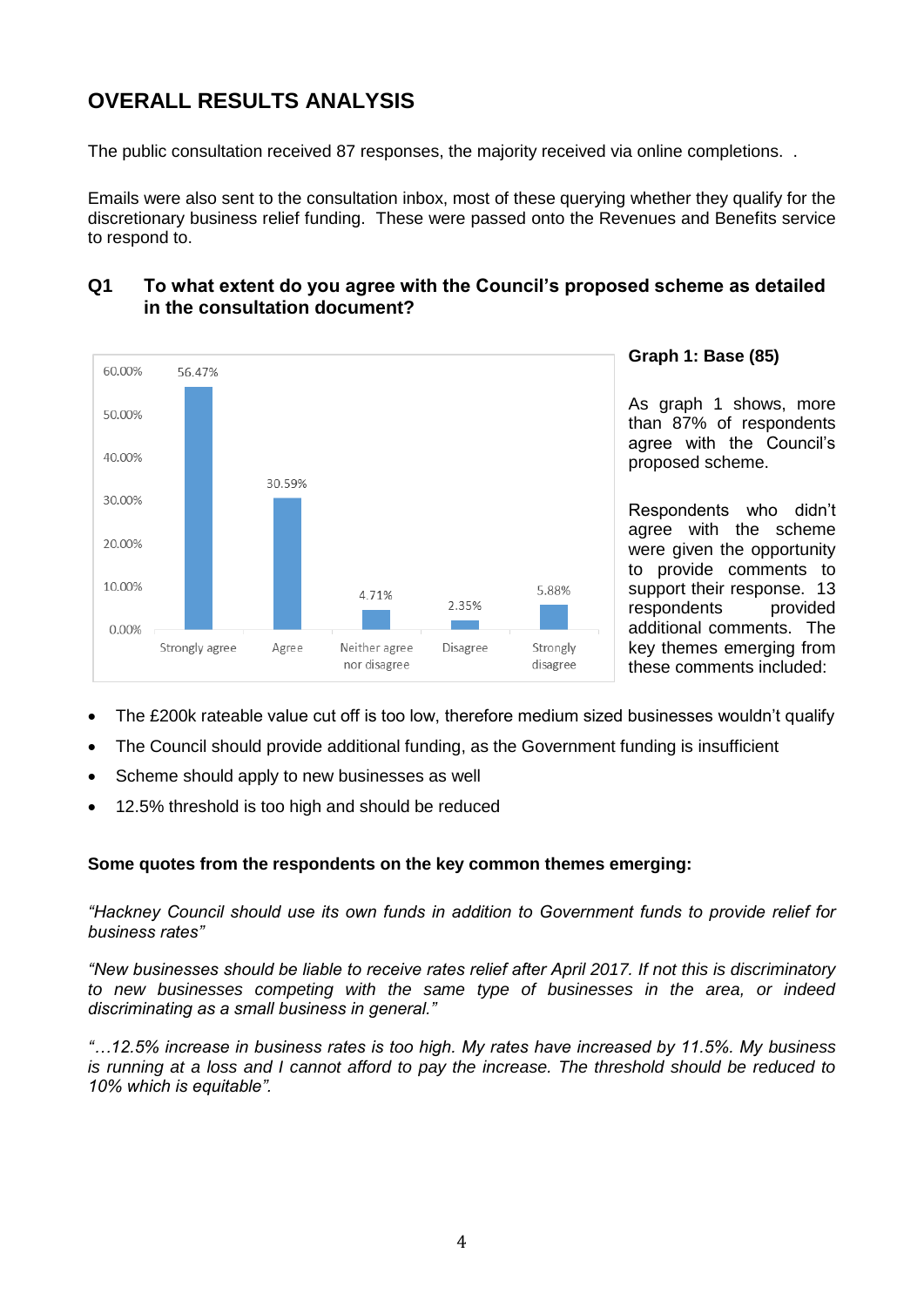#### **Q2 To what extent do you agree with the proposed businesses that would be eligible for relief under the proposed scheme?**



#### **Graph 2**: **Base (86)**

Nearly 90% of respondents agree with the proposed businesses that would be eligible for relief under the proposed scheme.

Respondents were given the opportunity to provide additional comments to support their response. 11 respondents provided additional comments. The key themes emerging from these comments included:

- Rateable value threshold of £200,000 should be lower
- Should apply to all small businesses
- New businesses should also be eligible to apply for relief
- Valuation office re-assessment required
- 12.5% Business Rates increase before applying for relief is too high.

#### **Some quotes from the respondents on the key common themes emerging:**

*"The rateable value threshold should be lower - more around £100,000 level to help smaller businesses. "*

*"…if the council support large / medium sized businesses with an RV of up to £200,000, this would very quickly use up the 4.1 million fund, priority should be given to business's with an RV up to say £50,000."*

*"I think that businesses which had a more than 5% increase should be eligible."*

*"It should be eligible to all the small business"* 

*"The new valuation is being introduced on a tapered implementation. Next year I am going to be charged twice as much as this year, again an unacceptable increase…The VO should be forced to get the valuation right then none of us have to waste our time dealing with 'rates relief schemes'…"*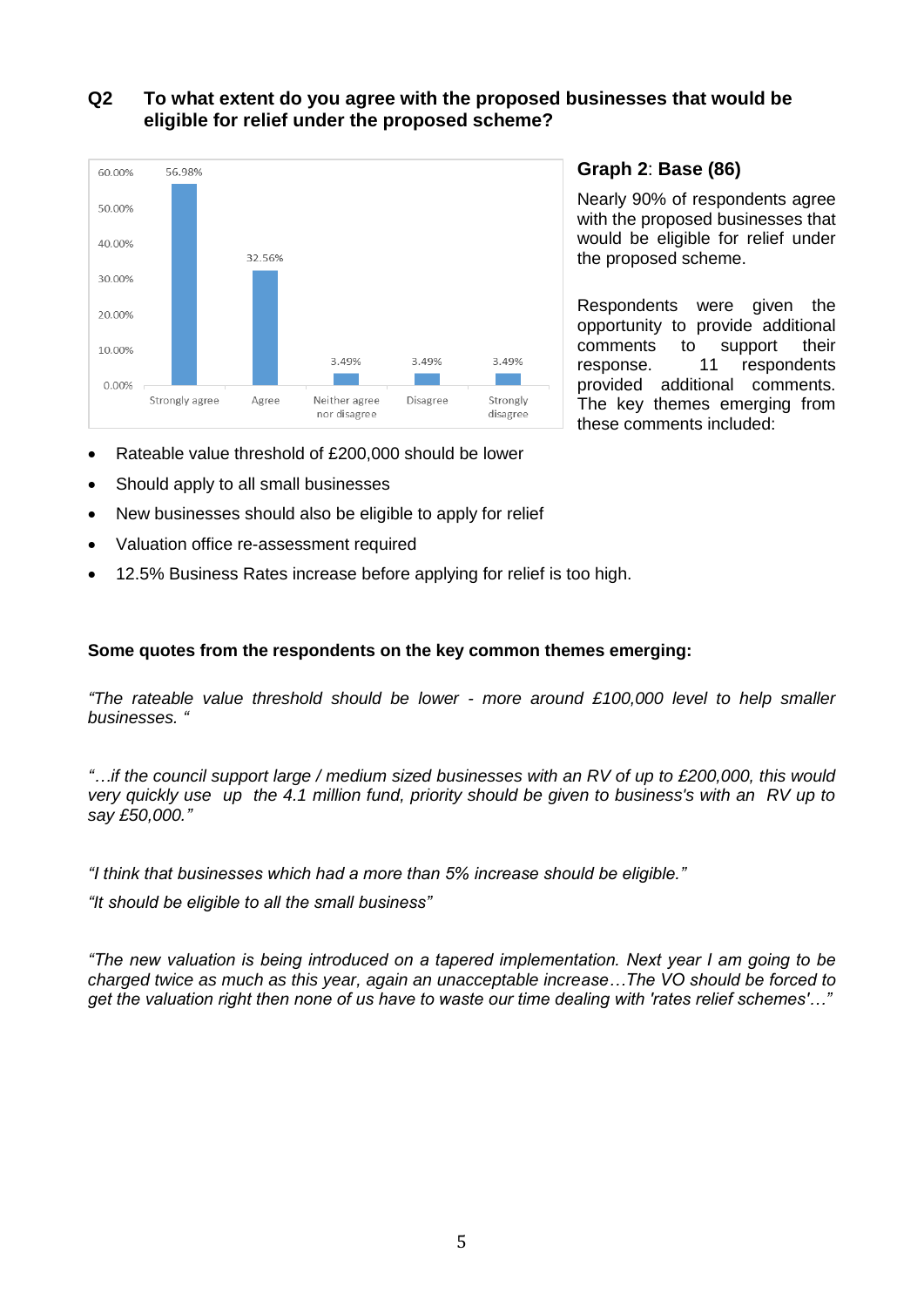#### **Q3 To what extent do you agree with the proposal to exclude certain types of property uses from qualifying for relief?**



**Graph 3: Base (85)**

As graph 3 shows, 80% of respondents agree with the proposal to exclude certain types of businesses from qualifying for relief. 13 respondents provided additional comments to support their response. The key themes emerging from this are:

- Agreement that businesses like betting shops and payday lenders should be excluded.
- New businesses should also be eligible for relief
- Valuation office should be asked to re-assess the rates

#### **Some quotes from the respondents on the key common themes emerging:**

*"…fully agree the businesses such as betting shops, payday lenders etc should not be eligible".*

*"Ratepayers occupying properties after 1 April 2017 should also be eligible for relief.*

*".. The Valuation Office should issue sensible values instead of a blanket approach…."*

#### **Q4 Additional comments on the Discretionary Business Rates Relief Scheme.**

The questionnaire gave respondents the opportunity to provide additional comments, and 39 respondents did so. These were grouped into themes in order to see the most common views held by those who answered the question.

Common themes emerging from the respondents include:

- The support being provided in insufficient, given number of businesses that require support
- Suggested improvements
	- o Scheme could provide support for youth clubs, voluntary organisations, Artist studios and not-for-profit organisations.
- More support should be given to medium sized businesses
- Support should be given to businesses with a rateable value of just over £200,000.
- The Valuation Office should be asked to re-assess re-evaluations
- Consideration should be given to additional support required after 2017/18.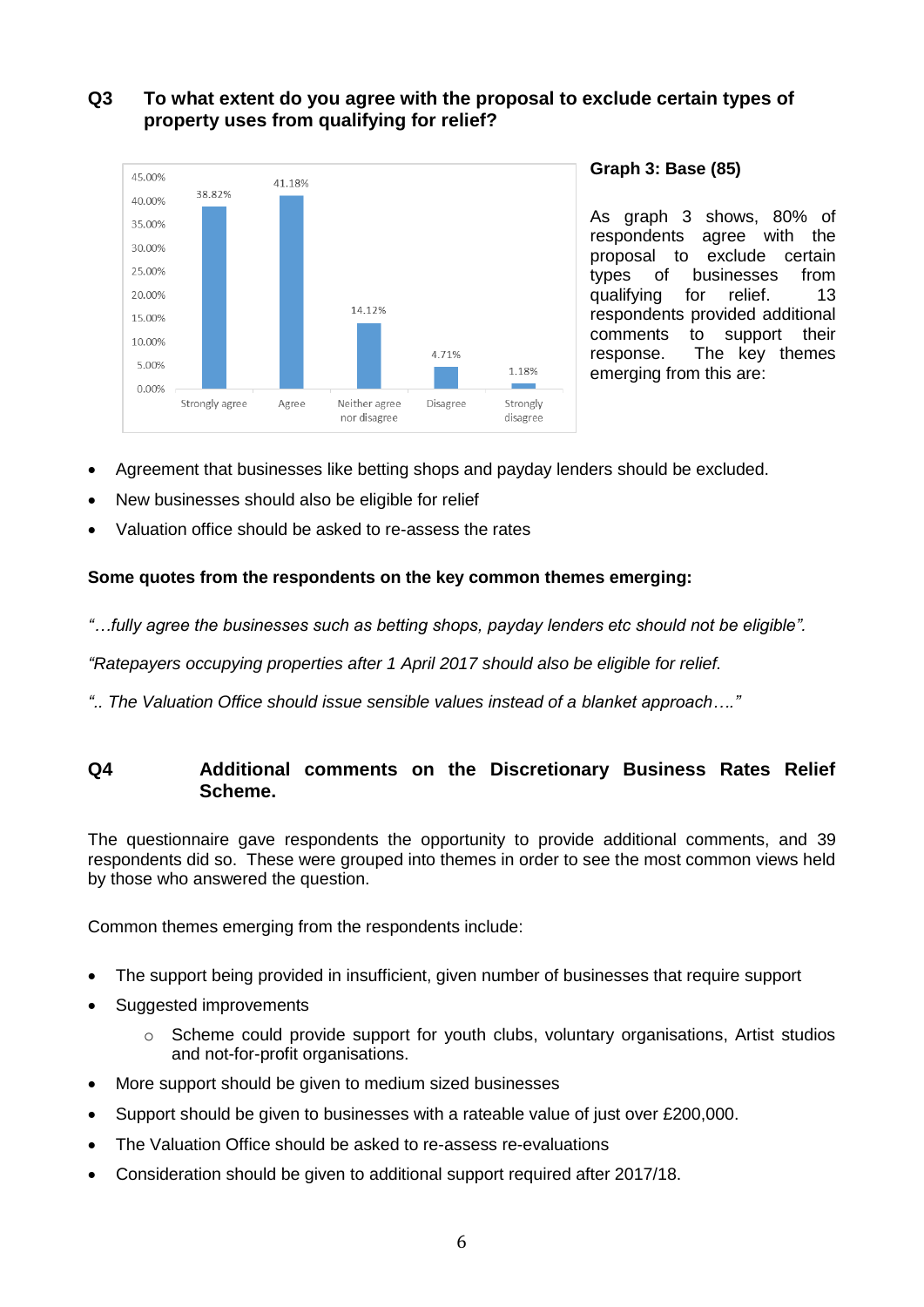#### **Some quotes from the respondents on the key common themes emerging:**

*"I am concerned that our business's properties have a combined rateable value of £200,046. Does this mean we will be excluded from applying?. We have seen a 59% increase in our rateable value that is going to greatly affect our business"*

*"Please prioritise those who provide real services we need or manufacture goods etc, not just … coffee shops and restaurants".*

*"This scheme would not be needed if the Valuation Office did a better job and issued sensible, affordable valuations on properties."*

*"Hackney has seen an unprecedented rise in successful independent, start up businesses over the last decade, and full support should be prioritised for these, to enable these fledgling business's to continue, they are the future of Hackney."*

*"…small businesses already get rate relief and therefore some help needs to go to medium sized businesses. We employ around 900 people but with the current rate increase are looking to reduce headcount unless we can get some relief from this dramatic increase."*

#### **Key Stakeholder response**

The Greater London Authority (GLA) also sent a written response to the consultation. The Council is required to consult with the GLA as I's major preceptor. This detailed response is being considered by the Head of Revenues as part of the consultation process.

The GLA endorsed the approach the Council is adopting to distribute the discretionary relief funding for 2017/18, as it:

- targets resources at small and medium sized firms facing the largest percentage increases in bills;
- ensures that support is provided to a variety of different types and sizes of business across the Borough, rather than being concentrated on specific localities or sectors – subject to its proposed exclusion criteria;
- would apply support proportionate to increases in bills using a methodology which should be relatively straightforward to calculate and amend subsequently without requiring significant manual intervention;
- treats all ratepayers consistently subject to any local decisions which may be taken to exclude larger businesses with rateable values above £200,000 along with certain types of business activities and unoccupied properties; and
- is relatively straightforward for ratepayers to understand and calculate how it will affect them.

The GLA was also supportive of the exclusion criteria proposed, but suggested that the Council could consider granting or maintaining support for the ratepayers of newly empty properties for a transitional period of one month. The GLA also suggested that the Council should be flexible in its proposed policy to exclude businesses in arrears for 2016-17, which are not cleared by 30 September 2017, where the ratepayer can demonstrate they are experiencing genuine hardship.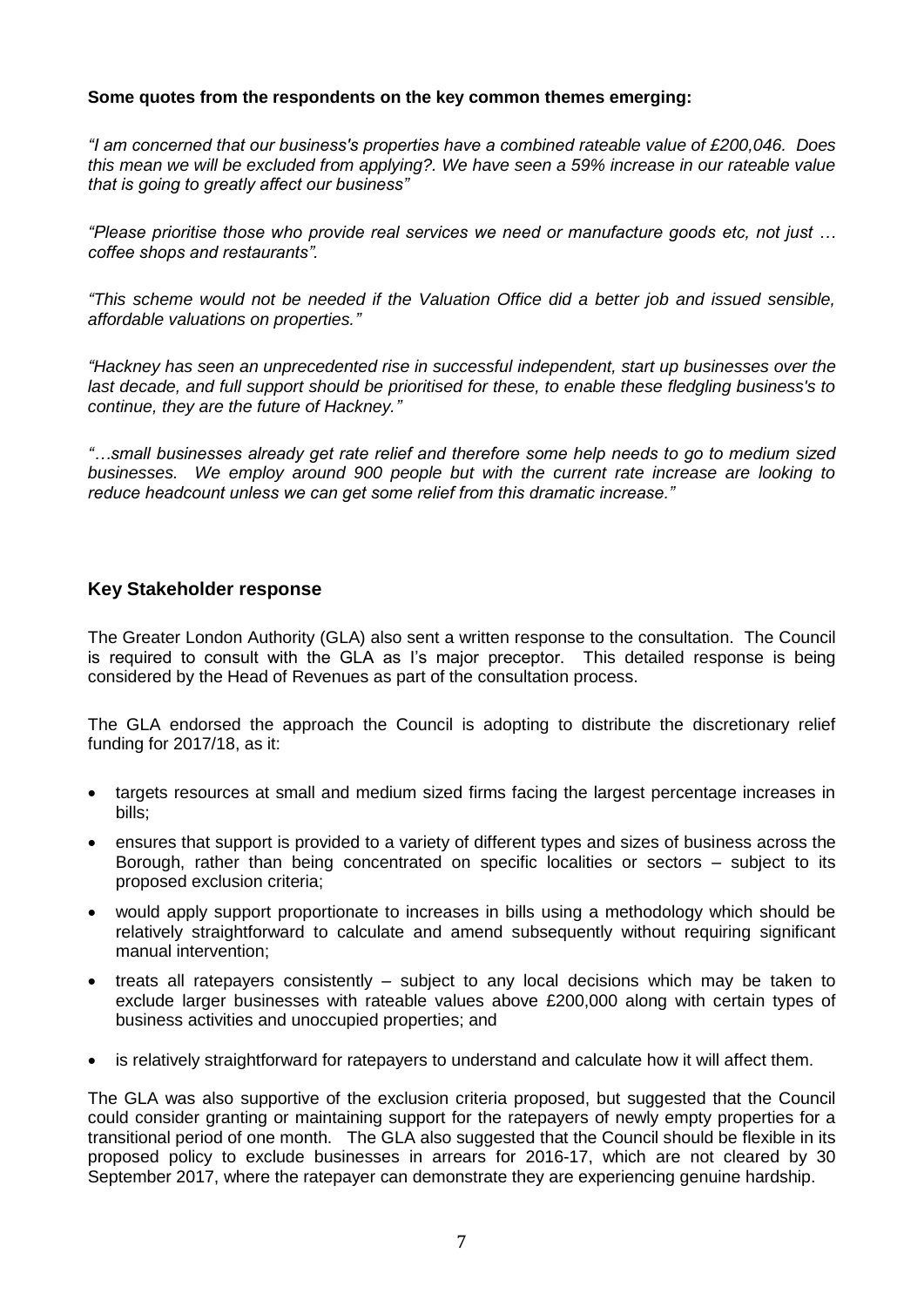#### **PROFILE OF RESPONDENTS**

#### **Postcode analysis**



#### **Graph 4: Base (85)**

Respondents were asked to indicate the postcode area in which their business is located. The majority of respondents indicated that their businesses are located in E8(20%), N16 (18%) and E9 (16%).

#### **Q6 Is the rateable value of your property less than £200,000**



#### **Graph 5: Base (86**)

90% of respondents indicated that the rateable value of their property is less than £200,000.

#### **Q7 Has your 2017/18 Business Rates bill increased by 12.5% or more, after exemptions and other reliefs?**



#### **Graph 6: Base (86)**

A significant proportion of those that responded, 86%, have seen their 2017/18 Business Rates bill has increased by 12.5% or more after exemptions and other reliefs.